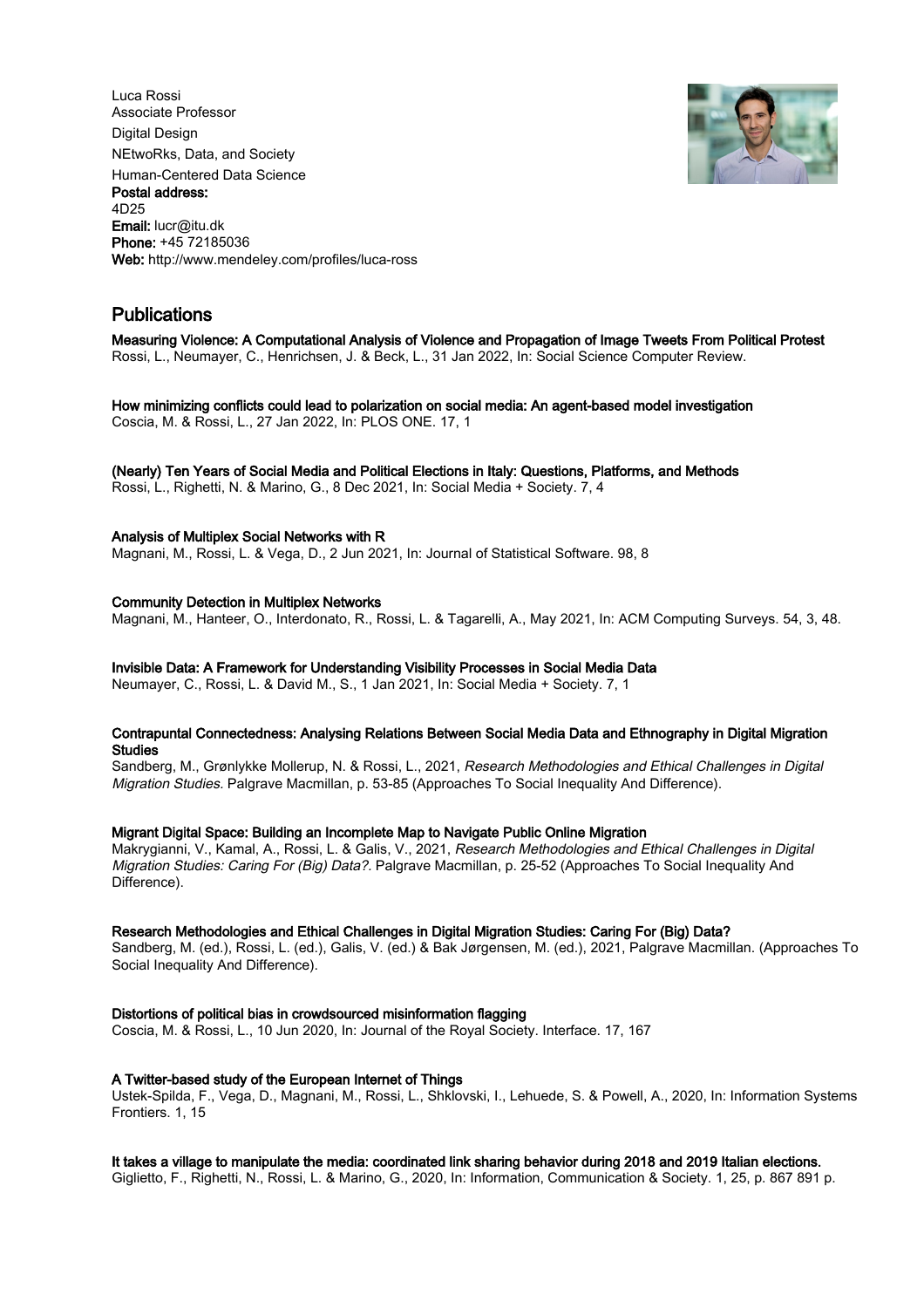#### An Analysis of the Consequences of the General Data Protection Regulation on Social Network Research

Kotsios, A., Magnani, M., Rossi, L., Shklovski, I. & D'aurelio, D. V., Dec 2019, In: ACM Transactions on Social Computing. 2, 3, 12.

#### The Impact of Projection and Backboning on Network Topologies

Coscia, M. & Rossi, L., 27 Aug 2019, International Conference on Advances in Social Networks Analysis and Mining. Association for Computing Machinery

#### An Innovative Way to Model Twitter Topic-Driven Interactions Using Multiplex Networks

Hanteer, O. & Rossi, L., 6 Jun 2019, Frontiers in Big Data. Workshop Proceedings of the 13th International AAAI Conference on Web and Social Media. Frontiers

'Fake news' is the invention of a liar: How false information circulates within the hybrid news system

Giglietto, F., Iannelli, L., Valeriani, A. & Rossi, L., 8 Apr 2019, In: Current Sociology. p. 1-18

# Multi-Party Media Partisanship Attention Score. Estimating Partisan Attention of News Media Sources Using Twitter Data in the Lead-up to 2018 Italian Election

Giglietto, F., Righetti, N., Marino, G. & Rossi, L., 1 Apr 2019, In: Comunicazione Politica. p. 85-108

# The Meaning of Dissimilar: An Evaluation of Various Similarity Quantification Approaches Used to Evaluate Community Detection Solutions

Hanteer, O. & Rossi, L., 2019, Proceedings of the 2019 IEEE/ACM International Conference onAdvances in Social Networks Analysis and Mining(ASONAM 2019). Spezzano, F., Chen, W. & Xiao, X. (eds.). Association for Computing Machinery, p. 513-518 5 p.

#### Benchmarking API Costs of Network Sampling Strategies

Coscia, M. & Rossi, L., 14 Dec 2018, 2018 IEEE International Conference on Big Data, BigData 2018. IEEE

#### 'Brussels will land on its feet like a cat': motivations for memefying #Brusselslockdown

Jensen, M., Neumayer, C. & Rossi, L., 18 Jun 2018, In: Information, Communication & Society. p. 1-17 17 p.

#### Images of protest in social media: Struggle over visibility and visual narratives

Neumayer, C. & Rossi, L., 26 Apr 2018, In: New Media & Society. p. 1-18

#### Comfortably Numb: Danish Teens' Attitudes, Towards Social Media Platforms

Villebro, M., Shklovski, I., Rossi, L. & Bjørstorp, A., 2018, Proceedings of the 9th International Conference on Social Media and Society. Association for Computing Machinery, p. 187-196

# Facebook digital traces for survey research: Assessing the efficiency and effectiveness of a Facebook ad–based

procedure for recruiting online survey respondents in niche and difficult-to-reach populations

Iannelli, L., Giglietto, F., Rossi, L. & Zurovac, E., 2018, In: Social Science Computer Review.

#### From Interaction to Participation: The Role of the Imagined Audience in Social Media Community Detection and an Application to Political Communication on Twitter

Hanteer, O., Rossi, L., D'aurelio, D. V. & Magnani, M., 2018, 2018 IEEE/ACM International Conference on Advances in Social Networks Analysis and Mining (ASONAM) . IEEE

#### Facebook - ftw! A comparative content analysis of party leaders on Facebook during 2011/2015 DK election Schwartz, S. A. & Rossi, L., 8 Oct 2017.

#### Multiple Social Networks, Data Models and Measures for

Magnani, M. & Rossi, L., 17 Mar 2017, Encyclopedia of Social Network Analysis and Mining. Alhajj, R. & Rokne, J. (eds.). New York: Springer Publishing Company, 8 p.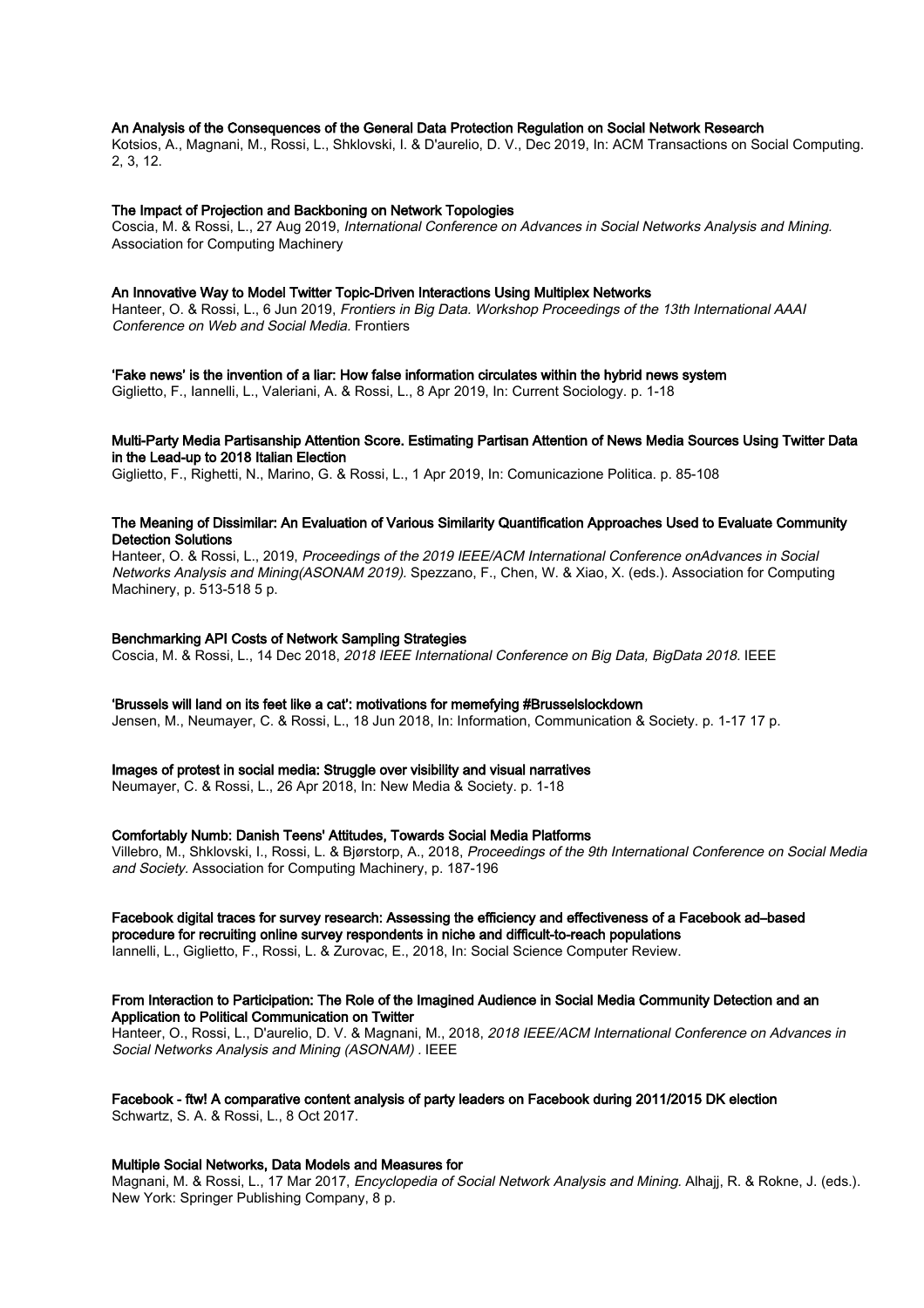#### Openness to other People's Opinions in Online Debate

Løvlie, A. S. & Rossi, L., 10 Nov 2016.

#### 15 years of protest and media technologies scholarship: A sociotechnical timeline

Neumayer, C. & Rossi, L., 14 Sep 2016, In: Social Media + Society. 2, 3

#### Multilayer Social Networks

Dickison, M., Magnani, M. & Rossi, L., 20 Jul 2016, New York: Cambridge University Press. 203 p.

#### Networked Intimacy. Intimacy and Friendship among Italian Facebook users

Farci, M., Rossi, L., Boccia Artieri, G. & Giglietto, F., 30 Jun 2016, In: Information, Communication & Society. 18 p.

#### Social Media Use & Political engagement in Denmark: Report 2016

Mahnke, M., Schwartz, S. A. & Rossi, L., 10 Mar 2016, 5 p.

#### Comparing Facebook and Twitter during the 2013 General Election in Italy

Rossi, L. & Orefice, M., 2016, The Routledge Companion to Social Media and Politics. Bruns, A., Enli, G., Skogerbo, E., Larsson, A. O. & Christensen, C. (eds.). Routledge, p. 434-446

# Contested Hashtags: Blockupy Frankfurt in Social Media

Neumayer, C., Rossi, L. & Karlsson, B., 2016, In: International Journal of Communication. 10, p. 5558–5579

#### From moon to comet landing: re-imagining (scientific) media events in the age of Twitter.

Giglietto, F. & Rossi, L., 2016.

#### Images of protest in contested social media: Production, propagation, and narratives

Neumayer, C., Rossi, L. & Vulpuis, J., 2016, AoIR Selected Paper of Internet Research 2016: The 17th Annual Conference of the Association of Internet Researchers. Berlin, Vol. 6.

#### The Shadow of Big Data: Data-Citizenship and Exclusion

Rossi, L., Hjelholt, M. & Neumayer, C., 2016.

#### When the police hijacked #Blockupy Frankfurt

Neumayer, C., Rossi, L. & Karlsson, B., 2016, The Democratic Public Sphere : Current Challenges and Prospects. Kaare Nielsen, H., Fiig, C., Loftager, J., Olesen, T., Løhmann Stephensen, J. & Sørensen, M. P. (eds.). Aarhus: Aarhus Universitetsforlag, p. 405-431

#### Towards effective visual analytics on multiplex and multilayer networks

Rossi, L. & Magnani, M., Mar 2015, In: Chaos, Solitons & Fractals. 72, p. 68-76 8 p.

#### Chiacchierare con le immagini, l'uso delle fotografie nei servizi di microblogging

Rossi, L., 2015, Gli effetti sociali del web. Forme della comunicazione e metodologie della ricerca online: Social effects of the Web. Forms of communication and research methods for online research.. Edizioni FrancoAngeli, p. 135

# Descrivere un Social Network Site: un approccio empirico

Rossi, L., Di Lascio, F. M. L., Pacelli, B. & Magnani, M., 2015, Gli effetti sociali del web. Forme della comunicazione e metodologie della ricerca online. Boccia Artieri, G. (ed.). Edizioni FrancoAngeli, p. 52-62

# Cyberprotest: Protest in the Digital Age

Rossi, L. & Boccia Artieri, G., 2014, MEDIA AND REVOLT: Strategies and Performances from the 1960s to the Present. Fahlenbrach, K., Sivertsen, E. & Werenskjold, R. (eds.). Berghahn Books, p. 336-350 14 p. (Protest, Culture & Society, Vol. 11).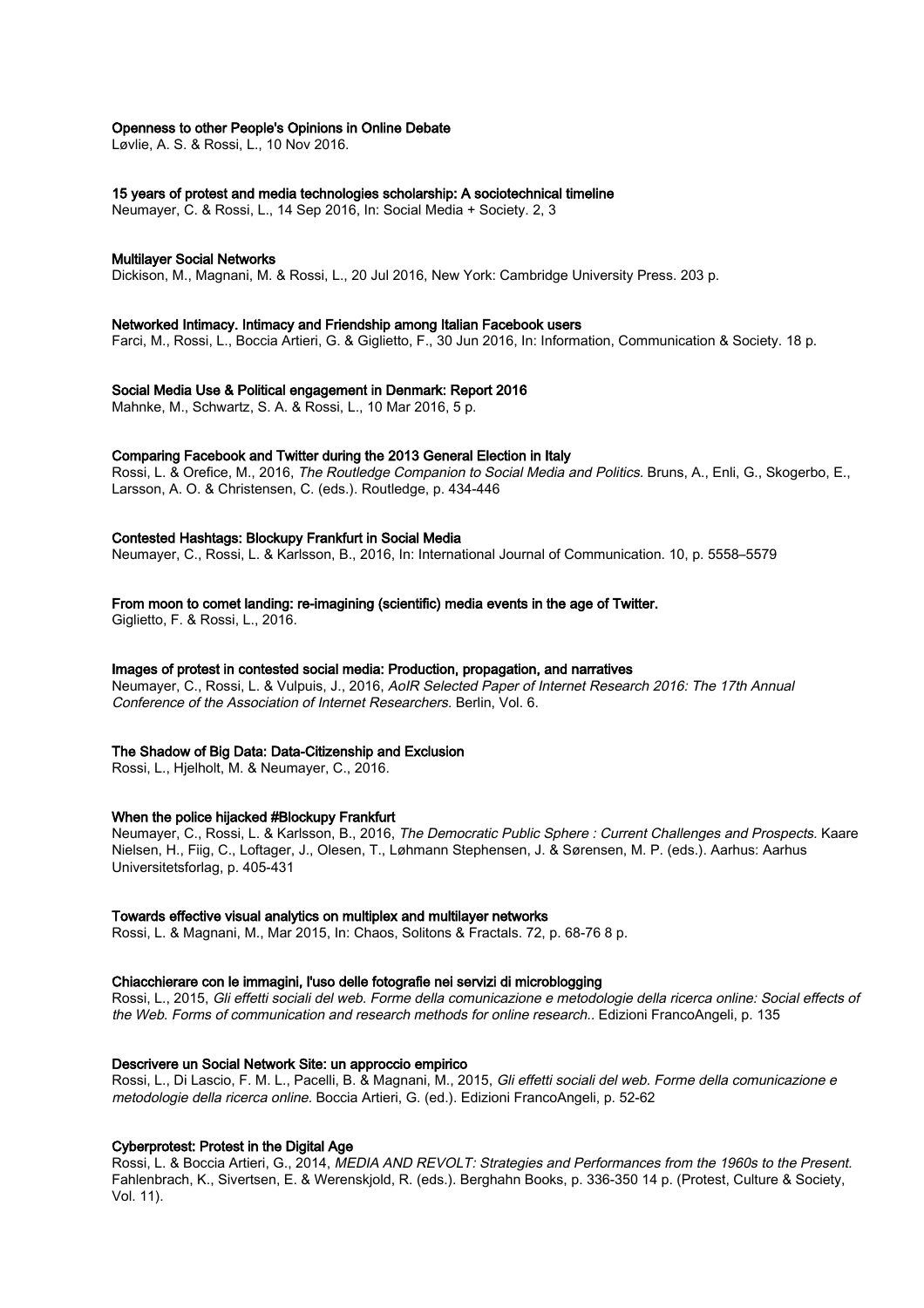# Facebook, Twitter and co. Una mutazione possibile per la ricerca sociale

Boccia Artieri, G., Giglietto, F. & Rossi, L., 2014, Galassia Facebook. Comunicazione e vita quotidiana. Fiorentino, G. & Pireddu, M. (eds.). Roma: Edizioni FrancoAngeli, p. 73-91 18 p.

#### Intimità connessa. Intimità e amicizia tra gli utenti italiani di Facebook

Boccia Artieri, G., Farci, M., Giglietto, F. & Rossi, L., 2014, Pubbliche intimità. L'affettivo quotidiano nei siti di Social Network. Greco, G. (ed.). Edizioni FrancoAngeli, p. 183-202

# LONG CHAINS OR STABLE COMMUNITIES? THE ROLE OF EMOTIONAL STABILITY IN TWITTER CONVERSATIONS

Celli, F. & Rossi, L., 2014, In: Computational Intelligence. 31, 1, p. 184-200 16 p., 7.

# Multiple social networks, data models and measures

Magnani, M. & Rossi, L., 2014, Encyclopedia of Social Network Analysis and Mining. Alhajj, R. & Rokne, J. (eds.). **Springer** 

#### Conversation retrieval for microblogging sites

Magnani, M., Montesi, D. & Rossi, L., 1 Feb 2013, In: Information Retrieval. 15, 3-4, p. 354-372 19 p.

#### Factors Enabling Information Propagation in a Social Network Site

Magnani, M., Montesi, D. & Rossi, L., 2013, The Influence of Technology on Social Network Analysis and Mining. Springer VS, p. 411-426 16 p.

#### Formation of multiple networks

Magnani, M. & Rossi, L., 2013, 6th International Conference, SBP 2013, Washington, DC, USA, April 2-5, 2013. Proceedings. Springer, p. 257-264 8 p. (Lecture Notes in Computer Science).

# Pareto Distance for Multi-layer Network Analysis

Magnani, M. & Rossi, L., 2013, Social Computing, Behavioral-Cultural Modeling and Prediction. Greenberg, A. M., Kennedy, W. G. & Bos, N. D. (eds.). Springer, Vol. 7812. p. 249-256 (Lecture Notes in Computer Science).

#### The Genesis of Crisis Communication in Twitter: from Witnesses to Gatewatchers

Rossi, L. & Zurovac, E., 2013, In: Selected Papers of Internet Research. 4 p.

# The Open Laboratory: Limits and Possibilities of Using Facebook, Twitter, and YouTube as a Research Data Source

Giglietto, F., Rossi, L. & Bennato, D., 2013, In: Journal of Technology in Human Services. 30, 3-4, p. 145-159 15 p.

# The role of Emotional Stability in Twitter Conversations.

Celli, F. & Rossi, L., 2013, Proceedings of Workshop on Semantic Analysis in Social Media, in conjunction with EACL 2012. Association for Computational Linguistics, p. 10-17

# Conversation practices and network structure in Twitter

Rossi, L. & Magnani, M., 2012, Proceedings of the Sixth International AAAI Conference on Weblogs and Social Media (ICWSM 2012), 4-8 June 2012, Dublin, Ireland. AAAI Press, p. 563-566

#### Ethics and interdisciplinarity in computational social science.

Giglietto, F. & Rossi, L., 2012, In: Methodological Innovations. 7, 1, p. 25-36

# Conversation Retrieval from Twitter

Nunziante, G., Magnani, M., Montesi, D. & Rossi, L., 2011, Advances in Information Retrieval, The 33rd European Conference on Information Retrieval (ECIR 2011).. Clough, P., Foley, C., Gurrin, G., Jones, K., Lee, H. & Murdoch, V. (eds.). Springer VS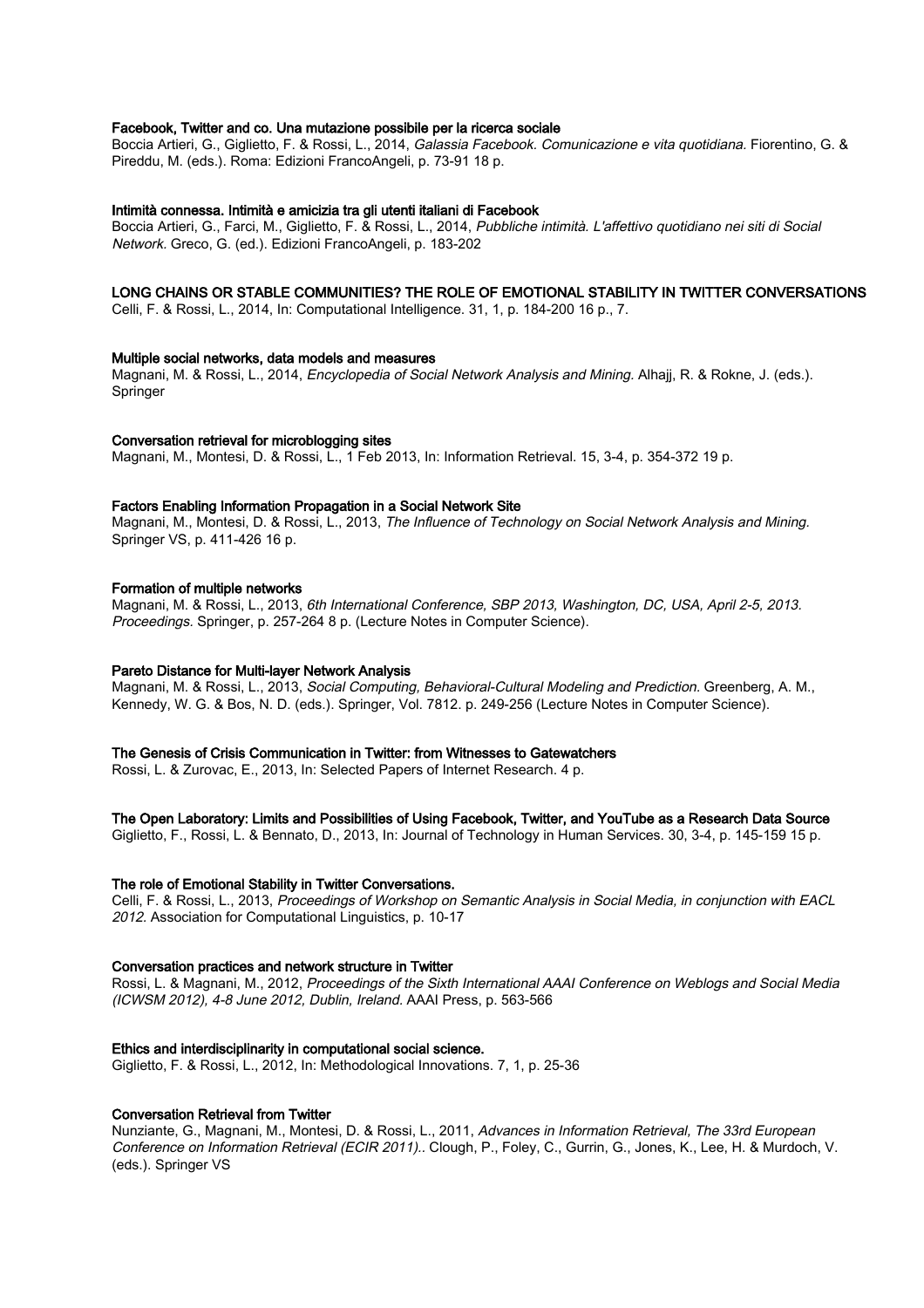# Framing the Game: Four Game-Related Approaches to Goffman's Frames.

Glas, R., Jørgensen, K., Mortensen, T. E. & Rossi, L., 2011, Online Gaming in Context: The social and cultural significance of online games. Crawford, G., Gosling, V. K. & Light, B. (eds.). London: Routledge

#### Information propagation enablers in a Social Network Sites

Magnani, M., Montesi, D. & Rossi, L., 2011, Social Networks Analysis and Mining. Tansel, O. (ed.). Springer VS

#### rescatemineros: global media events in the microblogging age.

Rossi, L., Magnani, M. & Iadarola, B., 2011, Selected Papers of Internet Research. Fragoso, S., Herman, W., Bruns, A., O'Riordan, K. & Williams, J. (eds.).

#### The ML-model for multi-layer social networks

Magnani, M. & Rossi, L., 2011, The 2011 International Conference on Advances in Social Network Analysis and Mining. IEEE Computer Society Press

#### Friendfeed Breaking News: death of a public figure

Magnani, M., Montesi, D. & Rossi, L., 2010, Second IEEE International Conference on Social Computing. IEEE Computer Society Press, p. 528-533 6 p.

#### Information propagation analysis in a social network site

Rossi, L., Magnani, M. & Montesi, D., 2010, 2010 International Conference on Advances in Social Networks Analysis and Mining. IEEE Computer Society Press, p. 296-300 5 p.

## Reproductive Culture and young generations: communication strategies of fertility preservation

Rossi, L., Bartoletti, R., Mengarelli, M., BOCCIA ARTIERI, G., GEMINI, L., MAZZOLI, G., GIANNINI, L. & SCARAVELLI, G., 2010, Human Reproduction. Oxford University Press, Vol. 25. p. 267 1 p.

## Social Network Data and Practices : the case of Friendfeed

Celli, F., Di Lascio, F. M. L., Magnani, M., Pacelli, B. & Rossi, L., 2010, International Conference on Social Computing, Behavioral Modeling, Prediction. Springer VS, p. 1-8 8 p.

#### Playing your network: gaming in social network sites

Rossi, L., 2009, Digra Conference Proceedings. Tanya, A. B. A. K. H. A. K. (ed.). Brunel University

#### Toward a bridge between sociocybernetics and internet studies

Giglietto, F. & Rossi, L., 2009, In: Journal of Sociocybernetics. 7, 2, p. 1-3 3 p.

# Activities

# European Communication Conference Luca Rossi (Speaker)

10 Nov 2016 → 11 Nov 2016

AoIR 2016 Luca Rossi (Speaker) 5 Oct 2016 → 8 Oct 2016

#### 3rd ISA Forum of Sociology

Luca Rossi (Speaker) 10 Jul 2016 → 14 Jul 2016